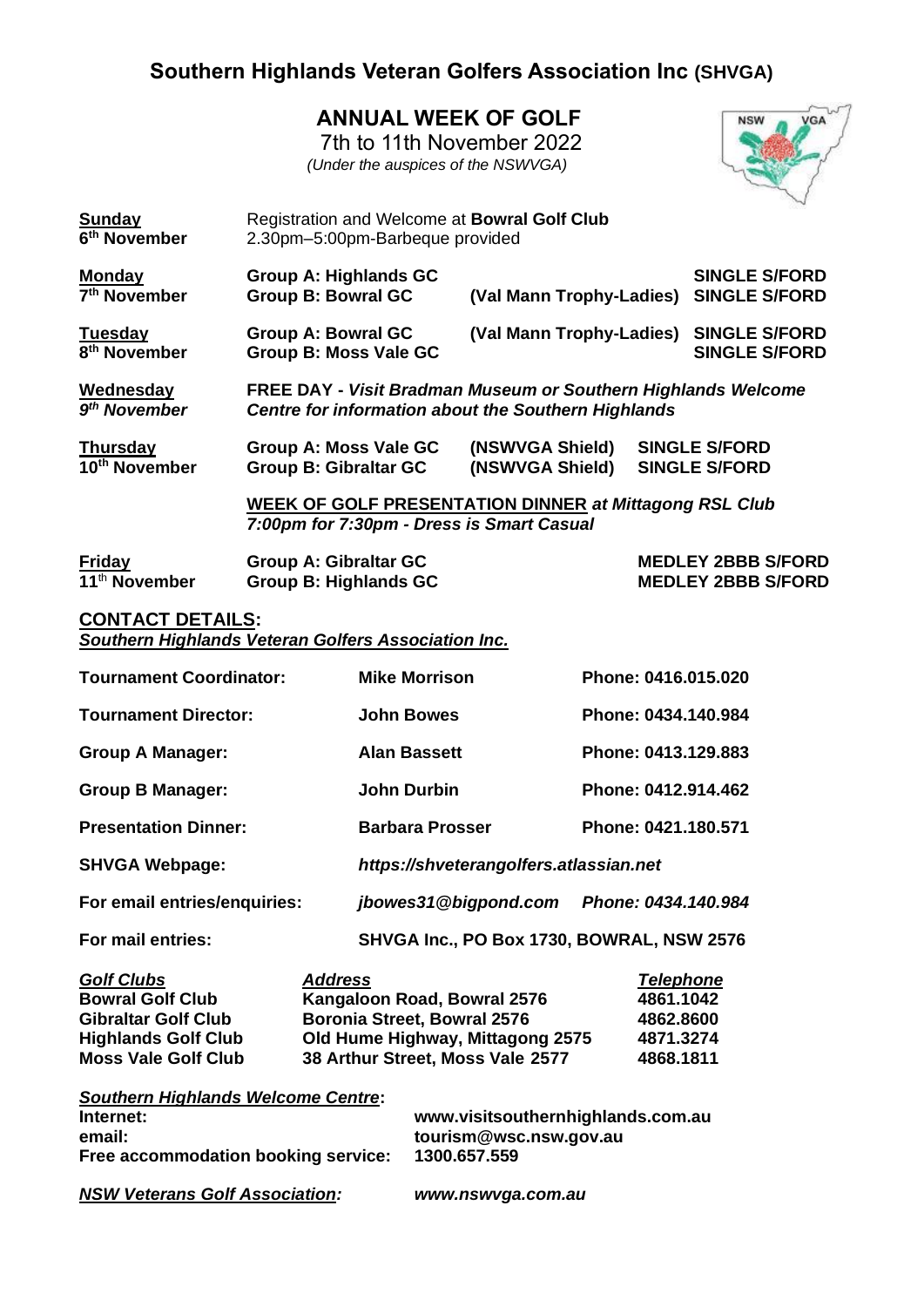### **FURTHER INFORMATION**

*THE GOLF:* **Players** who enter by 30 June 2022 may select either **GROUP A** or **GROUP B**. Later entrants will be placed in a group at the discretion of the committee to balance the numbers in the two groups. Anyone playing **less than four rounds** may elect to play those rounds in **GROUP A** or **GROUP B** (see entry form), but only in the one group. **Men and Ladies play on the same course, but in different competitions. Hire carts** will be booked by the committee and allocated in order of receipt of entries. Please enter early to avoid disappointment. All **Single** events will be played in **Divisions** with approximately equal numbers and players will remain in their **Division** which will be determined by their GA handicap as at 6.00pm on Saturday 5th November 2022. The number of divisions will depend on the number of entrants but we anticipate that these will be as below: **Men: 3 Divisions; Ladies: 2 Divisions Handicap** limits: **Men (54) Ladies (54) Hit off times are from 7:30am at 8 minute intervals Course and hit off times** will be available at Registration day, **Sunday 6 th November 2022 at Bowral Golf Club**. If you cannot attend registration, please request your course and the tee time of your first game via SMS or email. Otherwise please enclose a stamped addressed envelope with your mailed entry. **All entrants must be financial members of NSWVGA** (See FEES on the entry form) and play at least two days in the "Week of Golf" to be eligible to win the **NSWVGA Shield.** Players will be allowed to win **one major prize** per day. **There will be Nearest the Pin** prizes each day for each division. *DINNER* Dinner table reservations must be made by Tuesday 8th November 2022 at the *RESERVATIONS:* latest, on the sheets provided by the Committee. Maximum 10 persons per table. *CONDITIONS:* **All persons** participating in the SHVGA Week of Golf tournament or associated functions do so **at their own risk.** Players must be able to provide **proof of membership** of an acceptable **golf club** and a relevant **Veteran Golfers Association**. **Owners of private carts** must have **public liability insurance** for those vehicles and be able to produce **proof** if required. **The Match Committee** reserves the right to refuse entry to the tournament and no correspondence will be entered into. The **Match Committee,** whose decision shall be final, will adjudicate all disputes and complaints. **Please report to the starter at least 20 minutes prior to hit off time**. *CANCELLATIONS:* Refunds will be made at the discretion of the Committee. *WELCOME:* We hope to extend a warm welcome to yourself and your partner(s) to our Week of Golf and we would like to take this opportunity to thank the four golf clubs and our sponsors for the support and assistance given to us in the presentation of this tournament. Our sponsors and other information will be posted on our website (see **CONTACT DETAILS** on first page) and on the NSWVGA website, under SHVGA Week of Golf (7th-11th November 2022), when finalised.

> A comprehensive list of our area's attractions is available at the Southern Highlands Welcome Centre (**CONTACT DETAILS** on first page), which is located on the Old Hume Highway in Mittagong, approximately one kilometre southwest of the Highlands Golf Club.